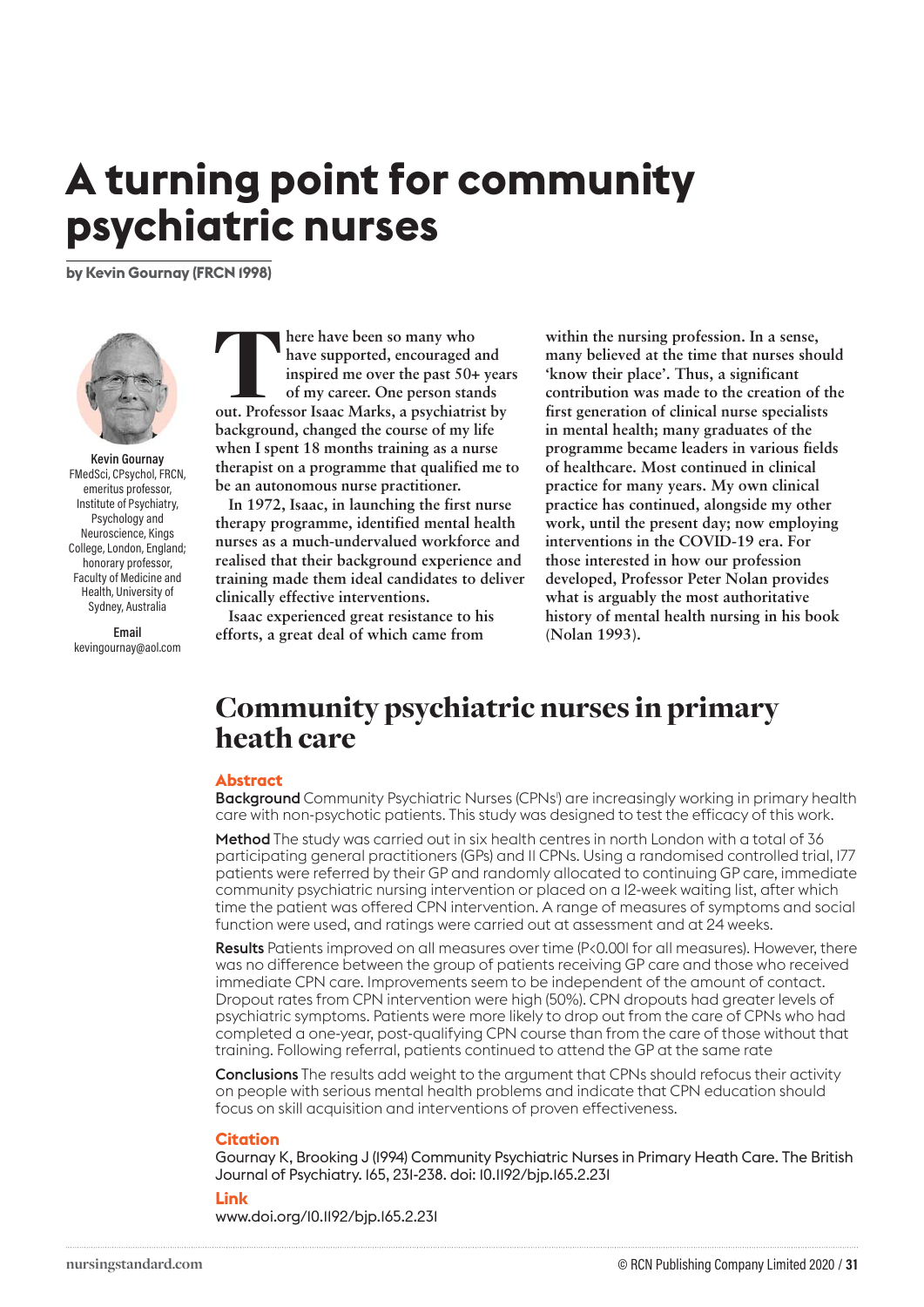#### **Acknowledgements:**

The author's collaborator on this research, Professor Julia Brooking, sadly died in 2014. Her contribution to nursing cannot be described with any adequacy in this footnote. See her Obituary in The Guardian (2014). The study that is the subject of this article was funded by a research grant from the UK Department of Health (1988-1991).

#### **Notes**

1 Throughout this article, the term community psychiatric nursing (CPN) is used, rather than the term community mental health nursing. The term community psychiatric nursing has continued in common currency, used by most mental health professionals and the general public alike.

2 The Institute of Psychiatry has been renamed as The Institute of Psychiatry, Psychology and Neuroscience (Kings College, London).

## o **Open access**

This is an open access article distributed under the terms of the Creative Commons Attribution-Non Commercial 4.0 International (CC BY-NC 4.0) licence (see https:// creativecommons.org/ licenses/by-nc/4.0/), which permits others to copy and redistribute in any medium or format, remix, transform and build on this work noncommercially, provided appropriate credit is given and any changes made indicated

#### **Introduction and background**

In the 1960s, I began a course of integrated training that would lead me to become dually qualified, as both a mental health and learning disabilities nurse. I started my apprenticeship in two large hospitals that were typical of those dotted around the UK at that time. These hospitals contained many patients who should not have been admitted to hospital at all and who could have been safely cared for within community settings.

By the 1960s, the process of deinstitutionalisation had begun, and the number of mental health inpatient beds had fallen from 140,000 in 1960, to under 20,000 today. Over the course of the next decade, I obtained further experience in general nursing, and then as a charge nurse in a psychiatric hospital.

In 1976, I was fortunate to be selected for an innovative 18-month full time training as a nurse therapist at the Maudsley Hospital and Institute of Psychiatry<sup>2</sup>, London. The programme, directed by a psychiatrist, Professor Isaac Marks, focused on skills acquisition in evidence-based approaches, cognitive behaviour therapy (CBT) for phobic, obsessional states and other common mental health problems. Over 25 years, this programme delivered hundreds of graduates and is regarded as one of the best examples of skills acquisition in mental health care (Gournay et al 2000). At the Maudsley/ Institute of Psychiatry I was exposed to a world-leading research environment that began to form my belief that mental health care should be evidence based and that it is essential to test hypotheses using a rigorous scientific methodology.

On graduating as a nurse therapist in 1978, I began my career in a district general hospital psychiatric department. By then, I had decided to pursue my own research. With generous help from the NHS, in the form of a small research grant and study leave, I was able to undertake a randomised controlled trial (RCT) of treatments for agoraphobia. This was to become the basis of my PhD in psychology and, eventually, the basis of a textbook on outcomes and treatment process (Gournay 1989).

In the course of my clinical work, I had observed the work of CPNs in my own outpatient service. This workforce was growing rapidly, as deinstitutionalisation continued. The development of community psychiatric nursing has been well described by Brooker and White (1995) who conducted national surveys of the work of CPNs over the late 1980s and early 1990s.

A survey of CPNs in England in 1989 showed that a quarter of all CPNs did not have a single client with a severe and enduring mental illness, such as schizophrenia, on their caseload (White 1993). CPNs were increasingly based in general practice (23%) with 37% of all referrals coming from general practitioners. It had become clear that CPNs were, in the majority, working with people with nonpsychotic disorders, such as general anxiety, 'stress' and relationship difficulties.

Being intrigued by these developments and finding that, at that time, there was no evidence of CPN effectiveness, I approached the UK Department of Health, arguing quite simply, that this topic should be investigated, because of the relevance to national mental health policy. As I was a full-time NHS employee, I was advised to seek a collaborator from an academic background. I then asked Julia Brooking, who was first, a senior lecturer at the Institute of Psychiatry and then, Professor of Nursing at the University of Birmingham, to join me in this research. The Department of Health grant of nearly £200,000 funded the RCT that is the subject of this paper (Gournay and Brooking 1994).

The RCT also allowed an economic analysis (Gournay and Brooking 1995); this involved a consideration of costs to patients and their families, the health care system and quality of life gains. Our analysis showed that the quality of life gain, per unit of cost for the primary care population, was considerably less than the quality of life gain in populations where CPNs were working with people with schizophrenia. In addition to the RCT and economic analysis, we also conducted a study of CPN skills in assessment methods, by collecting many hours of videotape. This process study (Devilly and Gournay 1995) demonstrated the need to develop CPN skills.

#### **Influence and impact**

The 1994 paper had both personal and more general influence and impact. With regard to general impact, at the same time as our study was being conducted (1988-1991), a classmate of mine from the Nurse Therapy Programme, Professor Charlie Brooker, reported the results of a study using a quasi-experimental design to evaluate the effect of training CPNs to undertake psychosocial interventions, with families caring for a relative with schizophrenia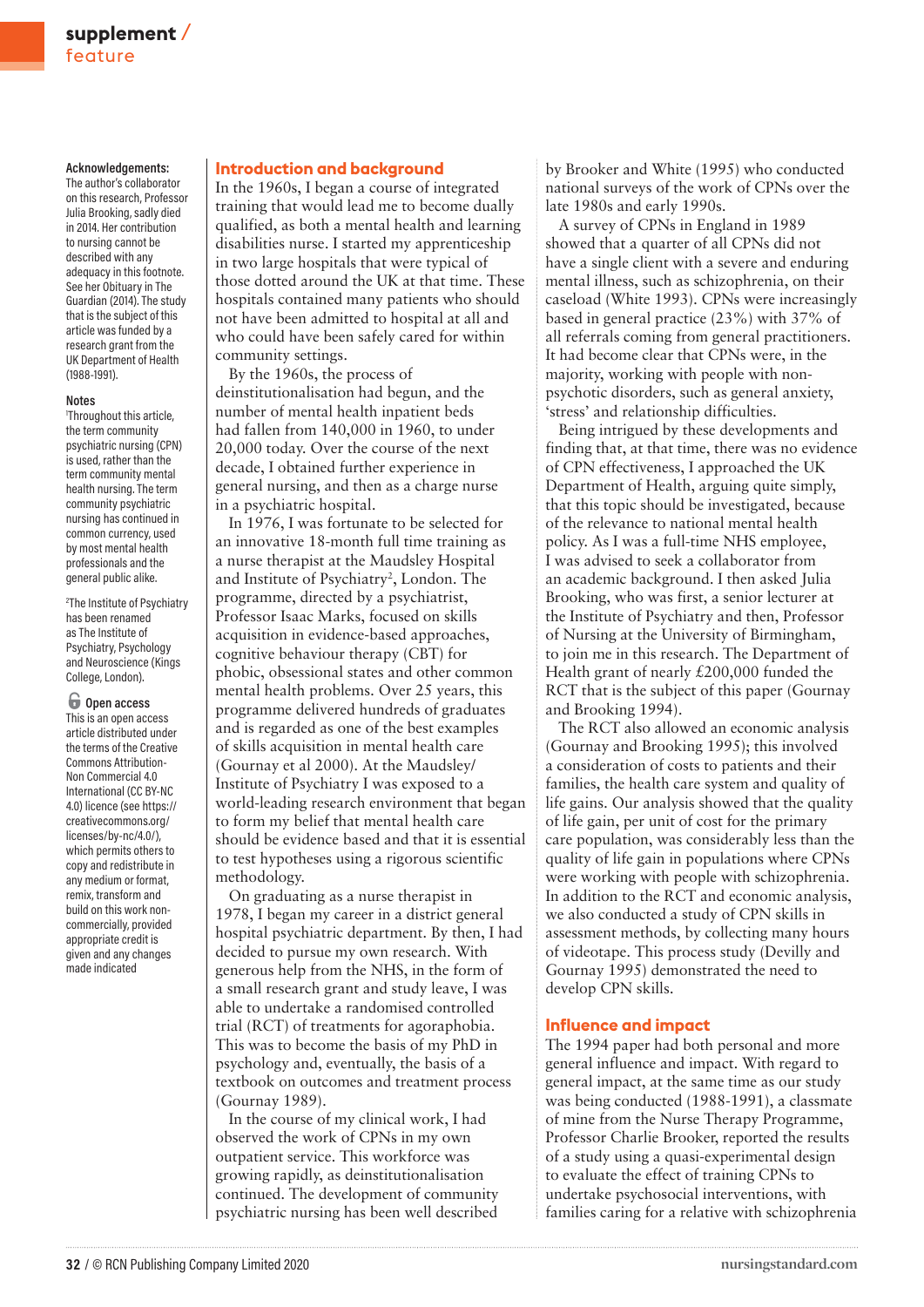(Brooker et al 1994). The study showed that CPN training led to an improvement in both positive and negative symptoms in patients, benefits to relatives and tentative evidence that their interventions reduced inpatient episodes. The results of our studies were made known, prior to publication, to the governmental review of mental health nursing led by another Fellow of the Royal College of Nursing (FRCN), Professor Tony Butterworth (Butterworth 1994). The review had come to learn that 80% of people with schizophrenia were not receiving the services of a CPN and therefore made the following recommendation: 'That the essential focus for the work of mental health nurses lies in working with people with serious or enduring mental illness in secondary and tertiary care, regardless of setting.'

This recommendation was wholeheartedly implemented across the entire UK in the years that followed. An additional measure of the influence and impact of our study and that of Brooker et al (1994) was the fact that both papers were published in the same edition of a world leading psychiatric journal, the British Journal of Psychiatry, rather than a nursing journal. For the first time, the wider mental health community was made aware of the importance of CPNs in the task of delivering appropriate care to a population in great need; that is, those with serious and enduring illnesses such as schizophrenia.

At a personal level, the study stimulated me to pursue, in addition to my clinical work, as much postdoctoral education as possible. I thus acquired knowledge and skills in epidemiology, statistics and more generally, neuroscience. As our study completed in 1991 and by a happy coincidence, Professor Dame June Clark FRCN – then President of the Royal College of Nursing (RCN), was appointed to develop a school of nursing at Middlesex University. June asked me to head the mental health division. I will be forever grateful to her for opening the door to areas of nursing and healthcare that were, at the time, foreign to me. Over a short period of time, I obtained incredibly valuable experience, serving on several governmental bodies as well as being active in the RCN Mental Health Society.

I must here acknowledge the inspiration and support I derived from society colleagues, notably Malcolm Rae, FRCN, and Tom Sandford – at that time, the RCN's mental health adviser. I was also introduced to government at the highest level by the then Chief Nursing Officer, Dame Yvonne

Moores, who became yet another source of encouragement. In the mid-1990s I began visiting innovative mental health services across the world, notably in Europe, the United States, Australia and New Zealand. I developed an interest in international development; over the years and until recently, working in several countries, including the Czech Republic, Russia and Palestine. My involvement in research also continued in my clinical setting, with an epidemiological study and an RCT of treatment for body image disorders: (Boocock et al 1996, Veale et al 1996).

In 1995, I was appointed the first Professor of Psychiatric Nursing at the Institute of Psychiatry. This provided the opportunity to continue my research interests in the development and testing of training programmes for nurses and other mental health professionals. I also set up several research collaborations across Europe, Australia and the United States (US). I was honoured to be elected Psychiatric Nurse of the Year in the US in 2004. During my appointment at the Institute of Psychiatry, my psychiatrist colleagues proved to be supportive of both nurses and nursing. I served for two years as chair of the institute's academic board: an experience that taught me a great deal about higher education. Over the 11 years at the Institute of Psychiatry, I became involved with training programmes for CPNs in evidencebased approaches, notably the Thorn Nurse training programme (Gamble 1995).

Today's multidisciplinary training programmes for community mental health professionals owe much to the original Thorn Nurse concept. I also took a particular interest in nurses' skills in medication management and, with my PhD student and then postdoctoral fellow, Richard Gray, developed training programmes that were evaluated in RCTs; these studies being funded by the Medical Research Council, the European Commission and the National Government of Thailand (for example, Gray et al 2004, Gray et al 2006, Maneesakorn et al 2007). The interest in medication management led to my involvement in early work on mental health nurse prescribing and the publication of a discussion paper on the topic (Gournay and Gray 2001).

My interest in the development and evaluation of training generalised to other areas, for example, nurses working with people with multiple sclerosis (Askey-Jones et al 2012), training in the management of violence for nurses in secure units (Rogers et al 2006)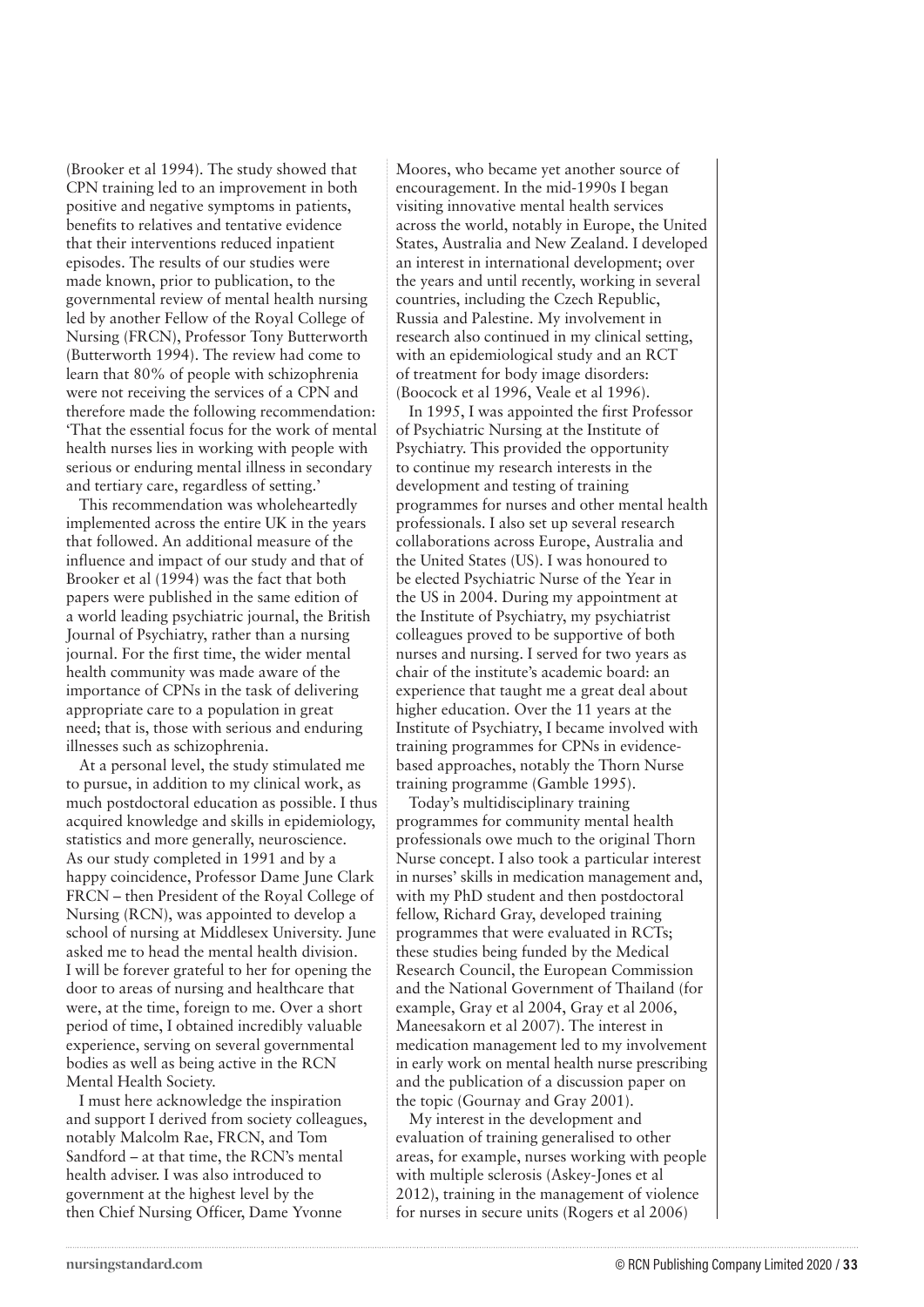and in practice nurses in primary care settings (Plummer et al 2000). In addition to research in primary care settings, I became involved in the development of national primary care policies, starting with a discussion paper with the Professor of Psychiatry at the Institute of Psychiatry, Sir David Goldberg (Goldberg and Gournay 1997). Notably, Sir David has been a source of enormous support and encouragement to me and many other nursing colleagues, including the aforementioned Charlie Brooker and Tony Butterworth.

Thus, it might be argued that our 1994 paper had enormous personal and professional impact and influence and provided me with a springboard to pursue interests in other areas of mental health care. For example, I chaired the guideline development group for the National Institute for Health and Care Excellence (NICE) on the management of disturbed/violent behaviour in mental health care, served as a special adviser to the UK Joint Parliamentary Committee on Human Rights in their work on deaths in custody and contributed to research and practice in high secure psychiatric services at Broadmoor and Ashworth hospitals. I also secured funding for a study on nurse stress in all four UK high secure hospitals (Reininhaus et al 2007). Realising that building a research nurse infrastructure was a priority for the future, I began developing training programmes for nurse researchers. In addition to supervising PhDs, I also obtained funding for postdoctoral fellowships and took part in multidisciplinary research training initiatives. The primary lesson learned at this time was that one should regard the PhD as the starting point for training to become a competent researcher, rather than an end point.

#### **Current and future relevance**

As noted above, our study began a complex 'domino effect'. The training programmes I have mentioned had a variety of outcomes. For example, we found that specific training in medication adherence worked well in a UK community mental health team setting (Gray et al 2004) but failed to show effectiveness in a five country European study (Gray et al 2006). Similarly, the study we conducted on training professionals in the management of dual diagnosis (the combination of drug and alcohol and mental health problems) (Craig et al 2008) showed that training made little difference to mental health, social functioning and cost outcomes. The importance of evaluating training programmes

has been expressed in the general psychiatric literature (Gournay and Thornicroft 2000) and in the outcome of the workforce action team that was set up to support the 1999 National Service Framework for Mental Health (Brooker et al 2002). Thus, we now face this situation. As a country, we spend many millions of pounds on the education and training of mental health professionals, in interventions from CBT for anxiety disorders to psychosocial interventions for those with serious and enduring mental illnesses.

However, there is a conundrum. Research has told us that training in evidence-based methods may, or may not, improve clinical skills and patient outcomes. Furthermore, even if training is shown to be effective in a research trial, can one then assume that the generalisation of training to the wider workforce will lead to the same results? In one sense, our 1994 paper is still relevant because of the ongoing need to ensure that the workforce has the requisite skills and knowledge. Sadly, it appears that any comprehensive evaluation of education and training for the workforce is no longer a national or global priority.

Ensuring the mental health workforce is provided with evidence-based skills should be a priority around the world. Over the past 25 years, I have been involved in research in Australia and have worked with colleagues there to develop national treatment guidelines (Gournay 2017). The challenges of workforce development are the same in that country and, as I have observed first-hand, exactly the same in the Czech Republic, the West Bank and Siberia. My experiences have led me to the view that mental health nurses, wherever they are, remain greatly undervalued and that scant attention is often given to nurturing them or providing them with high quality continuing education and training.

Finally, another lesson from 1994. The paper remains relevant insofar as it demonstrated that one can mix research methods. Under the umbrella of an RCT it is possible to undertake qualitative studies that will tell us much more than the comparison of pre and post test results on standardised measures of change.

The study also has relevance insofar as the lesson learned about the need to consider the cost and economic value of what we do. While one might argue about costing methods and whether or not one can quantify quality of life, we exist in a world reality of an expanding and infinite demand for healthcare and only a finite workforce to meet that demand.